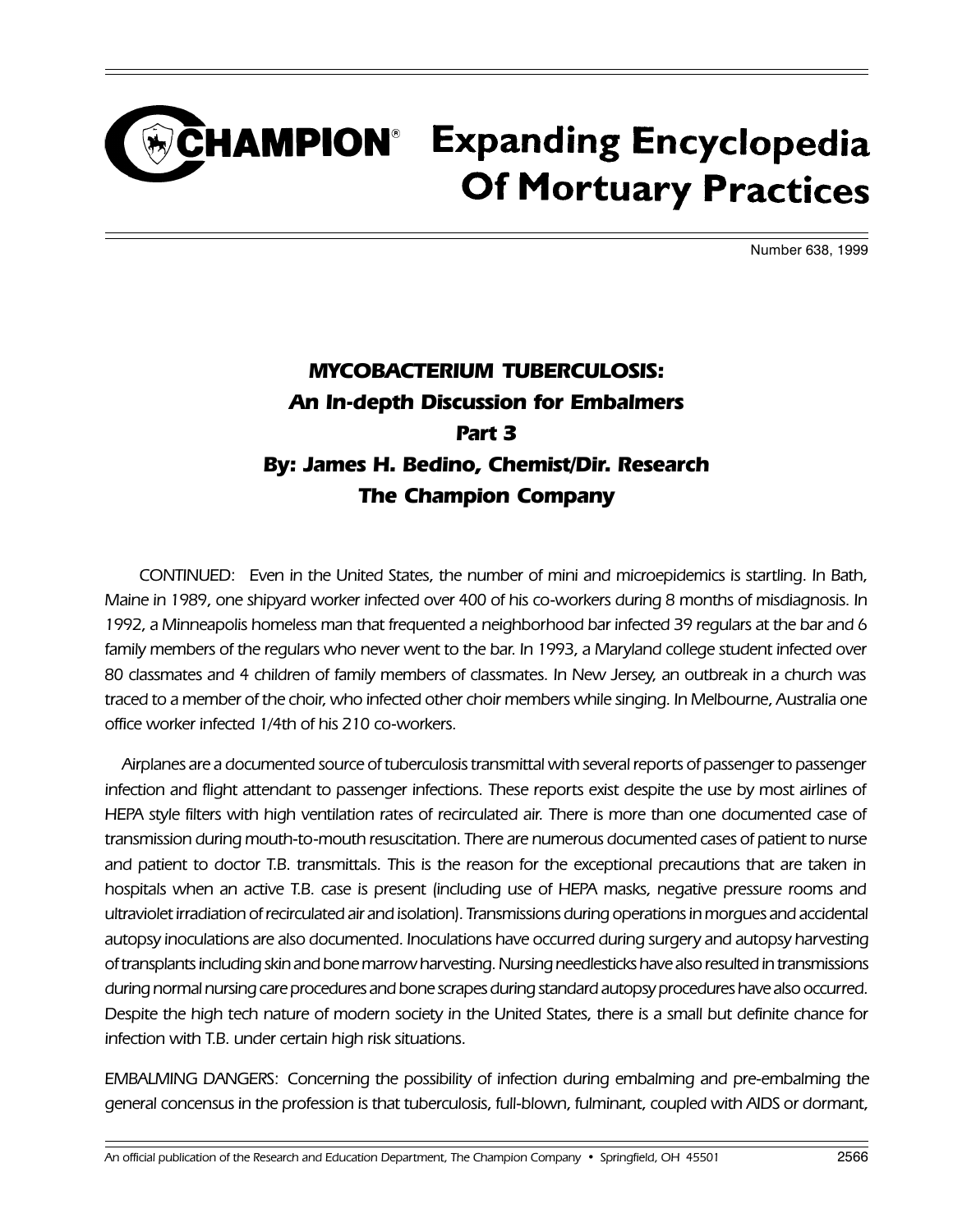is no different than any other typically infectious body that is normally found in embalming scenarios. No special precautions or equipment other than government mandated universal precautions is necessary. I strongly disagree with this opinion. In active tuberculosis cases, precautions above and beyond standard universal precautions is required to insure a higher level of safety during embalming.

The danger of aerosolization and airborne infection during removal, transfers, pre-embalming and embalming is real and a definite safety consideration. Despite drug therapy, many cases are still considered infectious, otherwise, there would be no need for the extraordinary measures taken in hospitals to avoid infection, including HEPA masks, isolation, negative pressure ventilation and UV irradiation. How can a body that was classified as highly infectious moments before death suddenly be classified as a standard risk the moment it is reclassified as a corpse? The numerous movements required to effect removal, transfer and embalming can easily result in purge, aerosolization and evacuation of body fluids during and prior to embalming. Blood, lymph and body fluids are a definite danger during embalming and pre-embalming. The inhalation danger is not extreme, but neither is it not existent and the chances of the T.B. case you are dealing with having an MDR strain is significant. Both of these factors demand that maximum protection be advocated. A typical tuberculosis case will also be coupled with other hard to treat exotic infections if the body is immune compromised or suffering from AIDS as the cause of death. There are too many examples of transmissions during autopsies and normal nursing practices to take this situation lightly.

Obviously, at least universal precautions are required with the continual wearing of disposable HEPA masks, which are readily available and can be conveniently disposed of at the completion of embalming. Cheap paper masks or plastic face shields will not prevent the inhalation of potentially infectious aerosols. Maximum sanitation should be a goal during embalming with the use of glutaraldehyde/phenol based or at least glutaraldehyde/ phenol fortified arterial and cavity fluids recommended for embalming. Body surfaces and orifices sanitation should be a priority with the use of a registered and approved medium level disinfectant (MLD) spray such as Metriguard. Weak formaldehyde/alcohol sprays are not registered or approved and are of dubious value anyway for sanitation or disinfection. They are a myth in modern embalming and a left over from the old days and very few still even exist. Do not depend on them for disinfection. Nitrile gloves are, of course, the modern accepted standard for embalming with both bloodborne pathogen barrier protection and effective protection from embalming chemicals such as formaldehyde, glutaraldehyde, phenol, alcohols and other chemicals used in embalming. Formaldehyde has a particular problem with breakthrough times with latex gloves and they are not recommended for formaldehyde protection or other embalming chemicals unless they are very thick and bulky.

For decontamination of the embalming room, a thorough precleaning with a MLD type chemical is recommended such as UNIPHENE-SE (which is a phenol based disinfectant/cleanser). A follow-up with a MLD spray or a general wiping with a HLD (high-level disinfectant) such as Metricide 28, which is glutaraldehydebased, is recommended. The phenolics are especially effective against Mycobacteria and glutaraldehydes are, also, at slightly higher than normal contact times for typical bacteria. Alcohol/ super Quats, such as Metriguard Spray are also very effective at 10-30 minutes contact time on clean surfaces. Instruments should be precleaned with UNIPHENE-SE or other MLD spray or soak and then followed by a standard glutaraldehyde soak for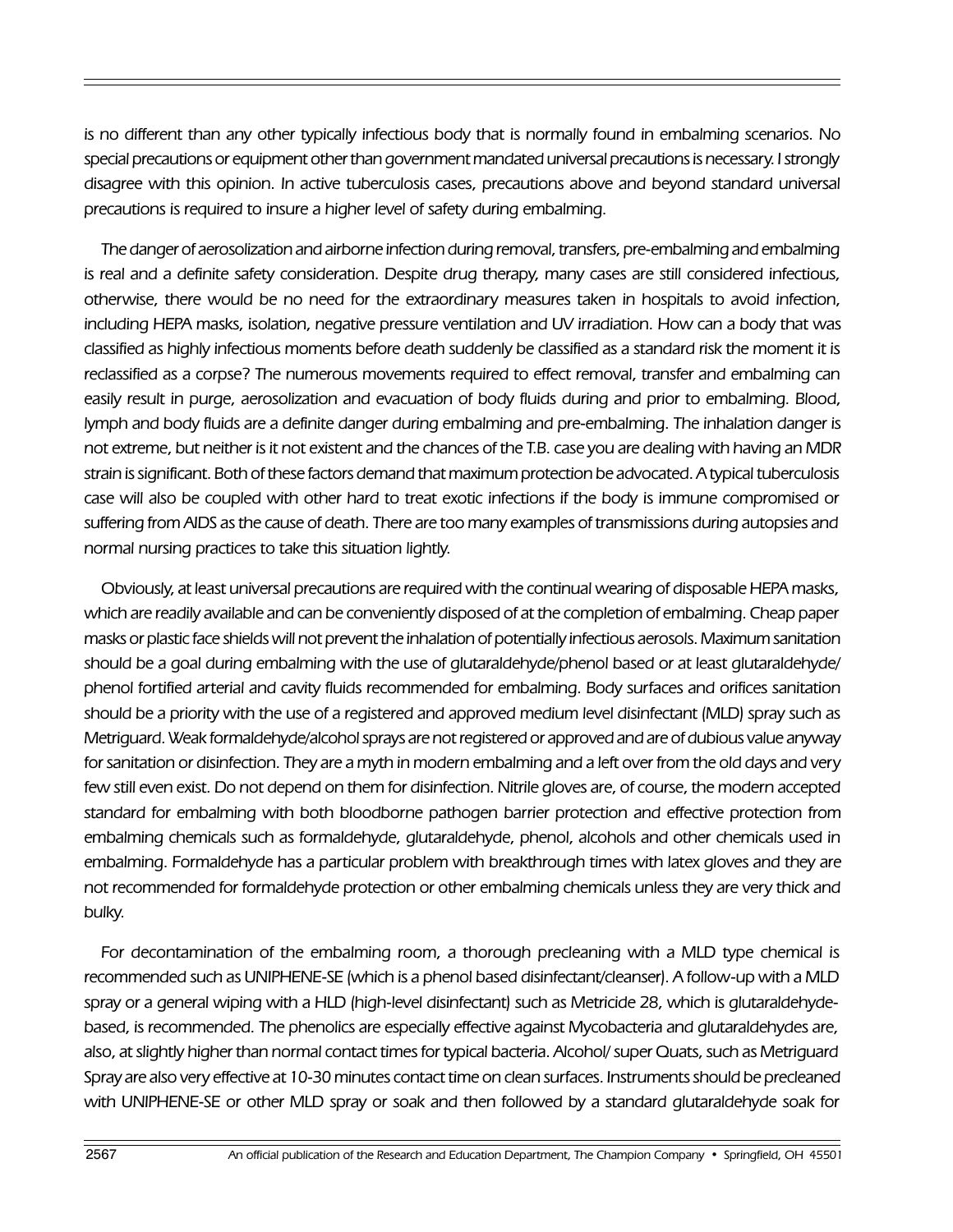maximum disinfection (Metricide 28). The body is safe for viewing and presents no health hazard if properly embalmed. If possible, consider the use of ultraviolet irradiation (UV) as a very effective and not costly adjunct to your disinfection procedures. A simple irradiation of the embalming room with a portable tanning lamp can be very beneficial in drastically reducing the infectivity.

SUMMARY: Tuberculosis is here to stay. Despite our best efforts, M. tuberculosis fights back and has actually become more difficult to treat than ever. The number of cases, stubbornly, refuses to decrease significantly. The future for the world is bleak, with explosion of T.B. likely in undeveloped and Third -world areas. The probability is that in the United States, it will only be more difficult to control and confine than in the past. More MDR strains will develop and as the population ages and susceptibility increases, the total number of cases is expected to rise. Extraordinary precautions will still have to be taken by hospital and nursing staff to prevent transmission in hospitals and nursing home situations. The embalming dangers are real and precautions above and beyond universal precautions is required. There is a low, but definite, danger of transmission during pre-embalming and embalming procedures. A few extra, but simple, precautions can drastically increase the safety during these types of embalmings.

REFERENCES: Following are selective references from the over 100 articles researched for this report.

Franzetti, F., MDR TB Associated with poor survival in HIV patients. Clin Infect Dis 1999;29;553-560

Horsburgh, C.R., M. Avium complex infection in the acquired immunodeficiency syndrome. N Engl J Med 1996;324:1332-8.

Centers for Disease Control and Prevention: Tuberculosis morbidity - United States, 1997. MMWR 47(13):253- 7, 1998.

Coninx, R., et.al., First-line tuberculosis therapy and drug resistant M. tuberculosis in prisons. Lancet 353:969- 973, 1999.

Bloom, B.R., et.al.:Tuberculosis: commentary on an reemergent killer. Science 257:1055-1064, 1992.

Iseman, MD., Treatment of MDR tuberculosis. N Engl J Med 329:784-91, 1993.

Egger, M., Opportunistic infections in the era of HAART (Abstract 76). 12th World AIDS Conference, Geneva, Swit., 1998.

Havir, D.V., Barnes, P.F., Tuberculosis in patients with human immunodeficiency virus infection. N Engl J Med 340:367-3737, 1999.

Sacks, L., et.al., First Nosocomial drug resistant TB outbreak seen in HIV patients in South Africa. Clin Infect Dis 1999; 29:96-101.

Pilheu, J.A., Tuberculosis 2000: problems and solutions. Int J Tuberc Lung Dis 1998; 2:696-703.

Wenger, P.N., et.al., Control of nosocomial transmission of MDR M. tuberculosis among health care workers and HIV-infected patients. Lancet 1995; 345:35-40.

Black, B. Bruce, M.E., Treating tuberculosis: the essential role of social work. Soc Work Health Care 1998; 26(3):51-68.